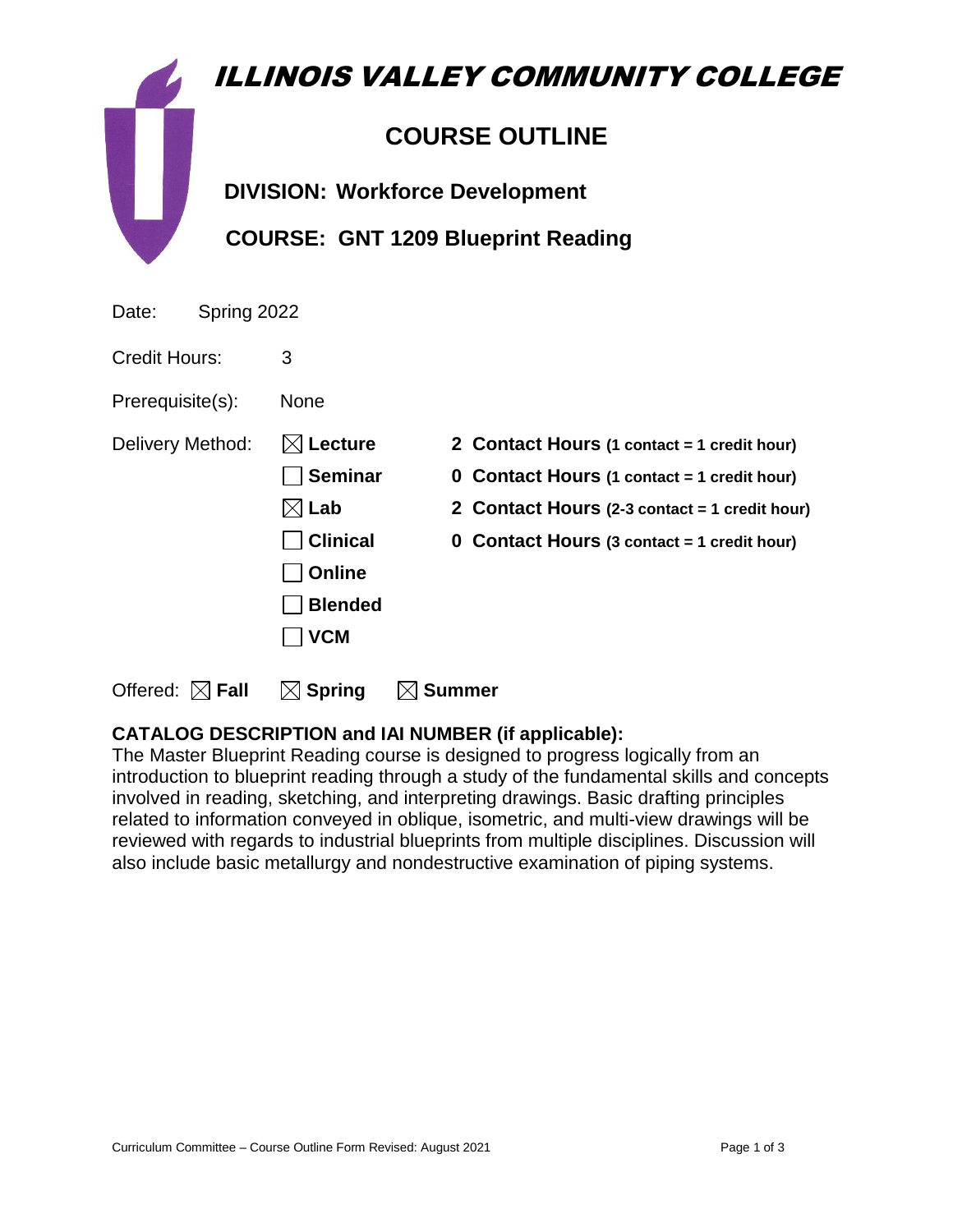# **ACCREDITATION STATEMENTS AND COURSE NOTES:**

N/A

## **COURSE TOPICS AND CONTENT REQUIREMENTS:**

- I. Fundamentals of Drafting Symbols
- II. Fundamentals of Orthographic Projection
- III. Sectional and Auxiliary Views
- IV. Sketching
- V. Dimensioning
- VI. Use of Notes and Symbols
- VII. Assembly Drawings

VIII.Overview of Prints Used in Various Manufacturing Environments

## **INSTRUCTIONAL METHODS:**

- 1. Lecture on board
- 2. Demonstration
- 3. One-on-one attention individualized

# **EVALUATION OF STUDENT ACHIEVEMENT:**

# **INSTRUCTIONAL MATERIALS:**

#### **Textbooks**

Print Reading for Industry, 11<sup>th</sup> edition Authors: Walter C. Brown, Ryan K. Brown ISBN 978-1-64564-672-3 Print Reading for Industry, 11<sup>th</sup> edition. Large Prints Packet

### **Resources**

N/A

# **LEARNING OUTCOMES AND GOALS:**

### **Institutional Learning Outcomes**

- $\Box$  Communication to communicate effectively;
- $\boxtimes$  Inquiry to apply critical, logical, creative, aesthetic, or quantitative analytical reasoning to formulate a judgement or conclusion;
- $\Box$  Social Consciousness to understand what it means to be a socially conscious person, locally and globally;
- $\Box$  Responsibility to recognize how personal choices affect self and society.

# **Course Outcomes and Competencies**

### **Upon completion of the course, the student will be able to:**

- 1. To develop skills in visualizing and interpreting prints used in machining, welding, sheet metal, piping, and electrical applications.
- 2. To develop skills in sketching prints used in machining, welding, sheet metal, piping, and electrical applications.
- 3. Have an understanding of multi-view and isometric projection and techniques of sketching the student will:
	- a. sketch the front, top, and side views when given an isometric view